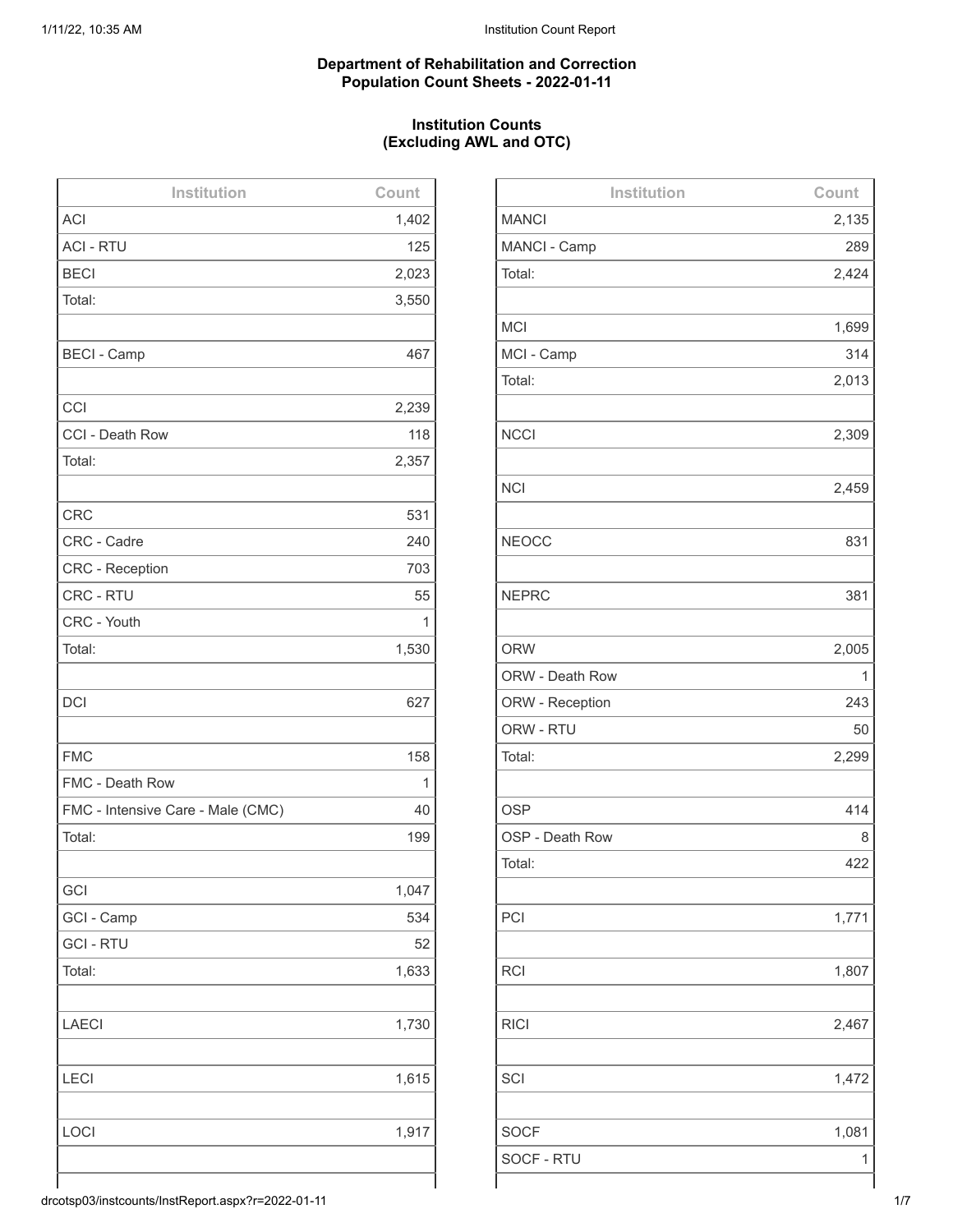| <b>LORCI</b>             | 729   |
|--------------------------|-------|
| <b>LORCI - Cadre</b>     | 212   |
| <b>LORCI - Reception</b> | 124   |
| Total:                   | 1,065 |
|                          |       |
| <b>MACI</b>              | 627   |
| MACI - Minimum           | 1,248 |
| Total:                   | 1,875 |

#### 1/11/22, 10:35 AM Institution Count Report

| Total:           |                          | 1,082  |
|------------------|--------------------------|--------|
|                  |                          |        |
| <b>TCI</b>       |                          | 1,028  |
| TCI - Camp       |                          | 361    |
| Total:           |                          | 1,389  |
|                  |                          |        |
| <b>TOCI</b>      |                          | 521    |
| <b>TOCI - PC</b> |                          | 126    |
| Total:           |                          | 647    |
|                  |                          |        |
| <b>WCI</b>       |                          | 983    |
| <b>WCI - RTU</b> |                          | 29     |
| Total:           |                          | 1,012  |
|                  |                          |        |
|                  | <b>Total Population:</b> | 43,350 |

\* The Total Population includes 30 Offenders with Reason Codes 30 & 31. \*\* The Total Population includes 29 Offenders with Reason Code 0A.

#### **Male Population by Security Level (Include AWL and Exclude OTC)**

| <b>Security Level</b>  |                   | <b>Body</b> | <b>AWL</b> | $(-OTC)$ | Total  |
|------------------------|-------------------|-------------|------------|----------|--------|
| <b>Total Level E</b>   |                   | 1,118       | 11         | 9        | 1,120  |
| Total Level 4          |                   | 1,019       | 11         | 6        | 1,024  |
| <b>Total Level 3</b>   |                   | 8,550       | 134        | 120      | 8,564  |
| <b>Total Level 2</b>   |                   | 15,457      | 142        | 106      | 15,493 |
| <b>Total Level 1</b>   |                   | 13,704      | 133        | 81       | 13,756 |
| <b>Total Death Row</b> |                   | 130         | 1          | $\Omega$ | 131    |
|                        | <b>Total Male</b> | 39,978      | 432        | 322      | 40,088 |

#### **Female Population by Institution (Include AWL and Exclude OTC)**

| Institution     |                     | <b>Body</b> | <b>AWL</b>     | $(-OTC)$     | Total |
|-----------------|---------------------|-------------|----------------|--------------|-------|
| <b>DCI</b>      |                     | 626         | 5              | 5            | 626   |
| <b>FMC</b>      |                     | 6           | 0              | 0            | 6     |
| <b>NEPRC</b>    |                     | 381         | $\overline{4}$ |              | 384   |
| <b>ORW</b>      |                     | 2,005       | 33             | 25           | 2,013 |
| ORW - Death Row |                     |             | $\Omega$       | $\mathbf{0}$ |       |
| ORW - Reception |                     | 243         | 7              | 5            | 245   |
| ORW - RTU       |                     | 50          | 0              | 0            | 50    |
|                 | <b>Total Female</b> | 3,312       | 49             | 36           | 3,325 |
|                 |                     |             |                |              |       |
|                 |                     |             |                |              |       |

**Total Population: 43,290 481 358 43,413**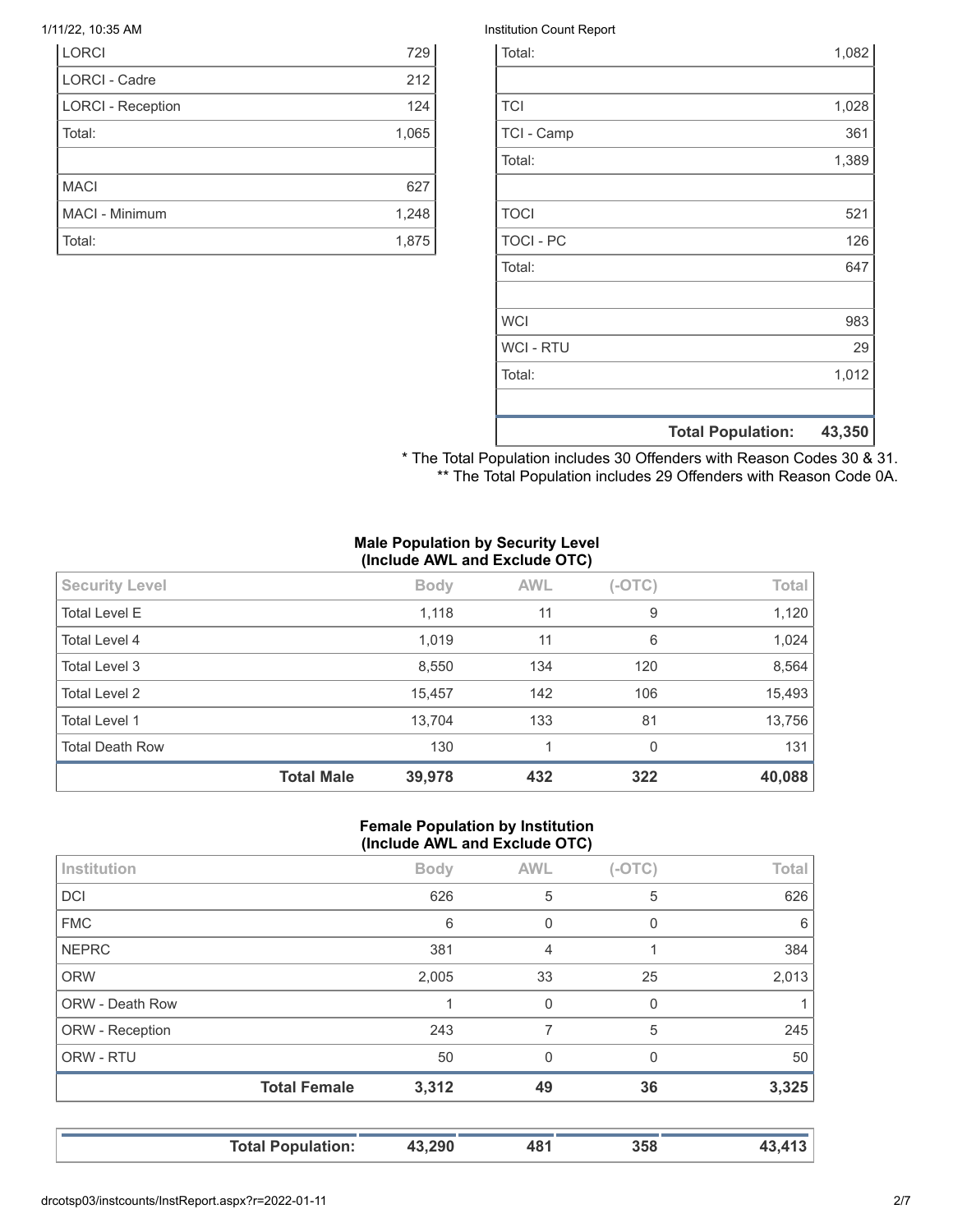| Male Population by Institution: Security Level 5 and E |  |
|--------------------------------------------------------|--|
| (Include AWL and Exclude OTC)                          |  |

| Institution                |                      | <b>Body</b>               | <b>AWL</b>  | $(-OTC)$         | Total                     |
|----------------------------|----------------------|---------------------------|-------------|------------------|---------------------------|
| $\boldsymbol{\mathsf{AC}}$ |                      | $\ensuremath{\mathsf{3}}$ | $\mathbf 0$ | $\mathbf 0$      | $\ensuremath{\mathsf{3}}$ |
| ${\sf CRC}$                |                      | $\overline{2}$            | $\mathbf 0$ | $\mathbf 0$      | $\sqrt{2}$                |
| CRC - RTU                  |                      | $\,6\,$                   | $\mathbf 0$ | $\mathbf 0$      | $\,6\,$                   |
| <b>FMC</b>                 |                      | $\mathbf{1}$              | $\mathbf 0$ | $\mathbf 0$      | $\mathbf{1}$              |
| LAECI                      |                      | $\mathbf{1}$              | $\mathbf 0$ | $\mathbf 0$      | $\mathbf{1}$              |
| LECI                       |                      | 24                        | $\mathbf 0$ | $\mathbf 0$      | 24                        |
| LORCI                      |                      | $\overline{2}$            | $\mathbf 0$ | $\mathbf 0$      | $\sqrt{2}$                |
| <b>MACI</b>                |                      | 12                        | $\mathbf 0$ | $\mathbf 0$      | 12                        |
| <b>MANCI</b>               |                      | 17                        | $\mathbf 0$ | $\mathbf 0$      | 17                        |
| OSP                        |                      | 329                       | $\sqrt{2}$  | $\sqrt{2}$       | 329                       |
| RCI                        |                      | 39                        | $\mathbf 0$ | $\mathbf 0$      | 39                        |
| <b>RICI</b>                |                      | $\overline{5}$            | $\mathbf 0$ | $\mathbf 0$      | $\,$ 5 $\,$               |
| SCI                        |                      | $\mathbf{1}$              | $\mathbf 0$ | $\mathbf 0$      | $\mathbf{1}$              |
| SOCF                       |                      | 521                       | $\sqrt{4}$  | $\sqrt{3}$       | 522                       |
| <b>TCI</b>                 |                      | 17                        | $\mathbf 0$ | $\mathbf 0$      | 17                        |
| <b>TOCI</b>                |                      | 126                       | $\sqrt{5}$  | $\sqrt{4}$       | 127                       |
| TOCI - PC                  |                      | $\sqrt{2}$                | $\mathbf 0$ | $\mathbf 0$      | $\sqrt{2}$                |
| WCI                        |                      | $\mathbf 5$               | $\mathbf 0$ | $\mathbf 0$      | $\mathbf 5$               |
| WCI - RTU                  |                      | $\mathbf 5$               | $\mathbf 0$ | $\mathbf 0$      | $\,$ 5 $\,$               |
|                            | <b>Total Level 5</b> | 1,118                     | 11          | $\boldsymbol{9}$ | 1,120                     |

## **Male Population by Institution: Security Level 4 (Include AWL and Exclude OTC)**

|                                   | ,              |                  |                  |                |
|-----------------------------------|----------------|------------------|------------------|----------------|
| Institution                       | <b>Body</b>    | <b>AWL</b>       | $(-OTC)$         | Total          |
| <b>ACI</b>                        | $\overline{4}$ | $\mathbf 0$      | $\mathbf 0$      | $\overline{4}$ |
| CRC                               | 4              | $\Omega$         | $\mathbf{0}$     | $\overline{4}$ |
| CRC - Reception                   | $\overline{2}$ | 0                | 0                | $\overline{2}$ |
| CRC - RTU                         | 10             | $\mathbf 0$      | $\mathbf 0$      | 10             |
| <b>FMC</b>                        | 1              | 0                | $\Omega$         | $\mathbf{1}$   |
| FMC - Intensive Care - Male (CMC) |                | $\boldsymbol{0}$ | 0                | 1              |
| <b>LORCI</b>                      | 15             | $\mathbf 0$      | $\mathbf 0$      | 15             |
| LORCI - Cadre                     | 1              | $\mathbf 0$      | $\mathbf 0$      | $\mathbf{1}$   |
| <b>MACI</b>                       | 12             | $\boldsymbol{0}$ | $\boldsymbol{0}$ | 12             |
| <b>OSP</b>                        | 58             | $\mathbf 0$      | $\mathbf 0$      | 58             |
| <b>SOCF</b>                       | 510            | $\,8\,$          | 5                | 513            |
| SOCF - RTU                        |                | $\mathbf 0$      | $\mathbf 0$      |                |
| <b>TOCI</b>                       | 380            | 3                | 1                | 382            |
| TOCI - PC                         | 12             | $\mathbf 0$      | $\mathbf 0$      | 12             |
| WCI - RTU                         | 8              | $\mathbf{0}$     | $\mathbf{0}$     | $\,8\,$        |

drcotsp03/instcounts/InstReport.aspx?r=2022-01-11 3/7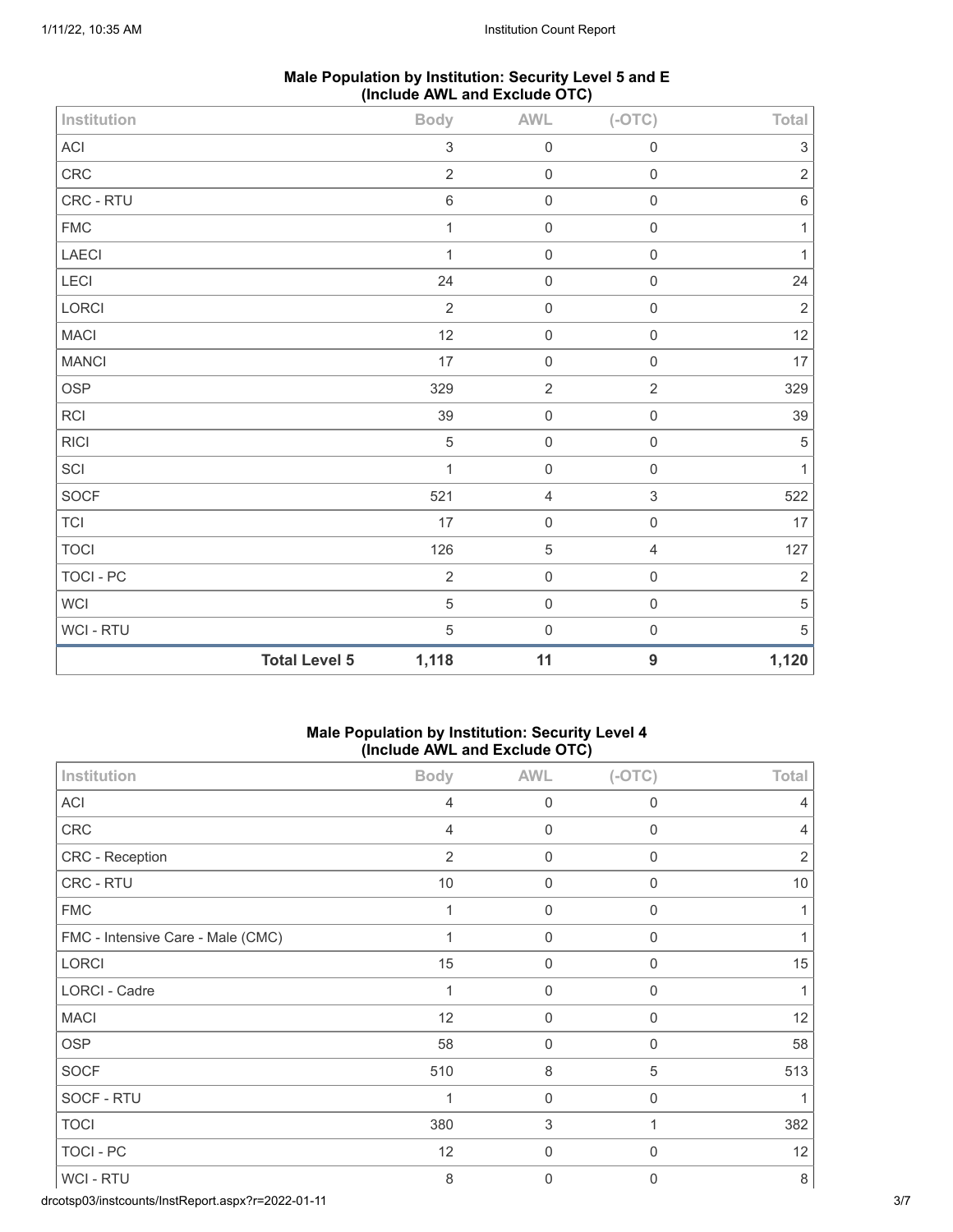| Total<br>ovel 4 | 04 C<br>ט ו | а а | $-$ |
|-----------------|-------------|-----|-----|

#### **Male Population by Institution: Security Level 3 (Include AWL and Exclude OTC)**

| <b>Total Level 3</b>              | 8,550            | 134               | 120                 | 8,564            |
|-----------------------------------|------------------|-------------------|---------------------|------------------|
| WCI - RTU                         | 13               | $\mathsf 0$       | $\mathsf{O}\xspace$ | 13               |
| <b>WCI</b>                        | 790              | $\,6\,$           | $\overline{4}$      | 792              |
| <b>TOCI - PC</b>                  | 46               | $\mathbf 0$       | $\,0\,$             | 46               |
| <b>TOCI</b>                       | 11               | $\mathbf 1$       | $\mathbf{1}$        | 11               |
| TCI - Camp                        | $\mathbf{1}$     | $\mathbf 0$       | $\mathsf{O}\xspace$ | $\mathbf{1}$     |
| TCI                               | 854              | $\overline{4}$    | $\overline{2}$      | 856              |
| SOCF                              | 46               | $\mathbf 0$       | $\mathsf{O}\xspace$ | 46               |
| SCI                               | 20               | $\mathbf 0$       | $\,0\,$             | 20               |
| <b>RICI</b>                       | $\boldsymbol{9}$ | $\mathsf 0$       | $\mathsf{O}\xspace$ | $\boldsymbol{9}$ |
| <b>RCI</b>                        | 1,498            | $\,$ 6 $\,$       | $\,6\,$             | 1,498            |
| PCI                               | 28               | $\mathbf 0$       | $\mathsf 0$         | 28               |
| <b>OSP</b>                        | $\,$ 3 $\,$      | $\mathbf 0$       | $\mathsf 0$         | $\mathfrak{Z}$   |
| <b>NEOCC</b>                      | 442              | 11                | $10$                | 443              |
| <b>NCI</b>                        | 24               | $\mathbf 0$       | $\mathsf 0$         | 24               |
| <b>NCCI</b>                       | 5                | $\mathbf 0$       | $\mathsf 0$         | $\sqrt{5}$       |
| <b>MANCI</b>                      | 1,811            | 12                | $\boldsymbol{9}$    | 1,814            |
| <b>MACI</b>                       | 517              | $\sqrt{2}$        | $\sqrt{2}$          | 517              |
| <b>LORCI - Reception</b>          | 82               | $\overline{2}$    | $\overline{2}$      | 82               |
| LORCI - Cadre                     | 67               | $\mathbf 0$       | $\mathsf{O}\xspace$ | 67               |
| LOCI<br>LORCI                     | $\,6\,$<br>331   | $\mathbf 0$<br>42 | $\mathbf 0$<br>41   | $\,6\,$<br>332   |
| LECI                              | 1,242            | $\,8\,$           | $\overline{7}$      | 1,243            |
| LAECI                             | 19               | $\mathbf{1}$      | $\mathbf{1}$        | 19               |
| GCI                               | 1                | $\mathbf 0$       | $\mathsf 0$         | $\mathbf{1}$     |
| FMC - Intensive Care - Male (CMC) | $\mathbf{1}$     | $\mathbf 0$       | $\mathsf{O}\xspace$ | $\mathbf{1}$     |
| <b>FMC</b>                        | $\overline{7}$   | $\mathbf 0$       | $\mathsf 0$         | $\boldsymbol{7}$ |
| CRC - RTU                         | 37               | $\mathbf{1}$      | $\mathsf 0$         | 38               |
| CRC - Reception                   | 361              | 11                | $\boldsymbol{9}$    | 363              |
| CRC - Cadre                       | 5                | $\mathbf 0$       | $\mathbf 0$         | $\sqrt{5}$       |
| CRC                               | 232              | 26                | 25                  | 233              |
| CCI                               | 15               | $\mathbf 0$       | $\mathsf 0$         | 15               |
| <b>BECI</b>                       | $\,8\,$          | $\mathbf{1}$      | $\mathbf{1}$        | $\,8\,$          |
| <b>ACI - RTU</b>                  | 1                | $\mathbf 0$       | $\mathsf 0$         | 1                |
| <b>ACI</b>                        | 17               | $\mathbf 0$       | $\mathsf{O}\xspace$ | 17               |
| Institution                       | <b>Body</b>      | <b>AWL</b>        | $(-OTC)$            | Total            |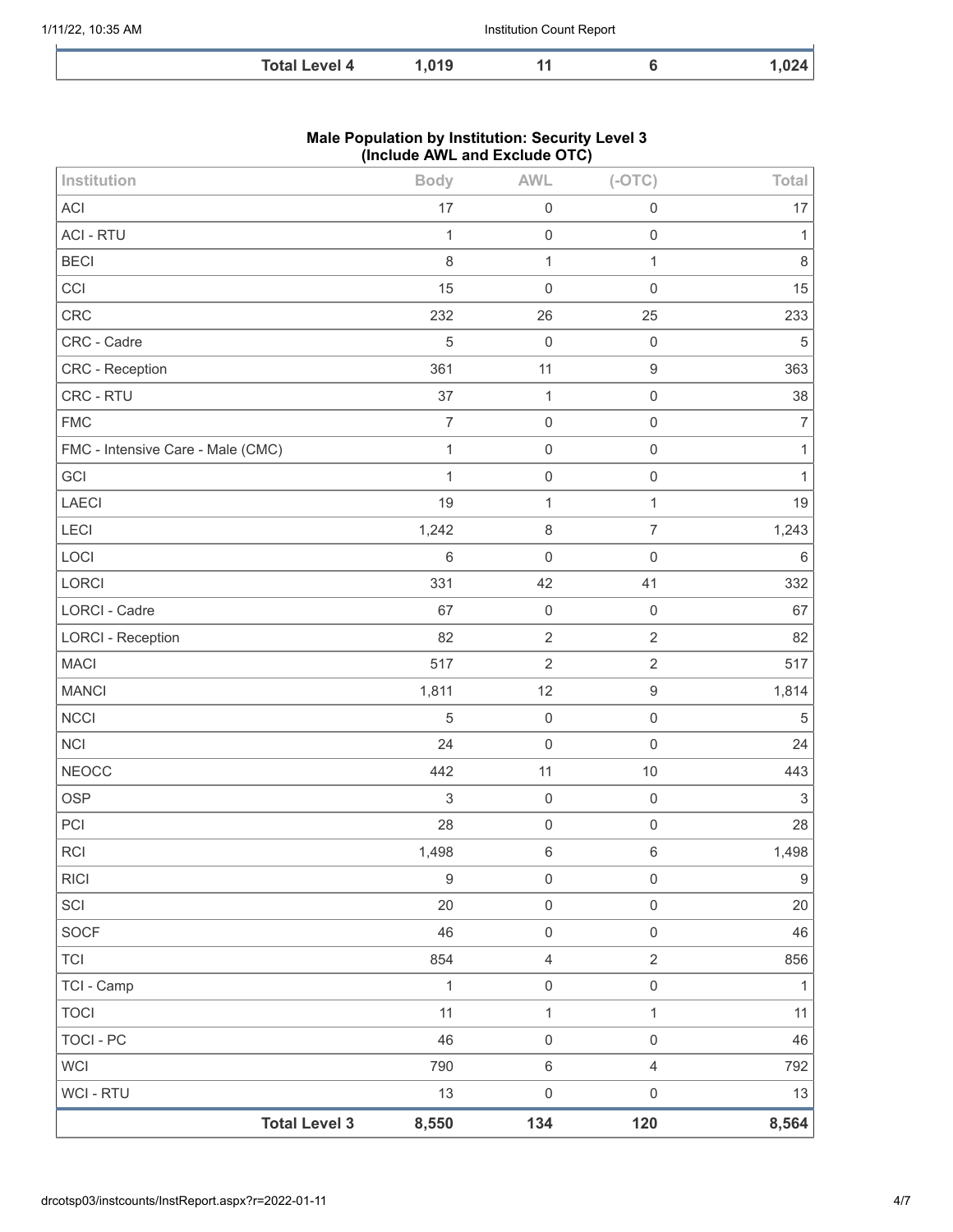## **Male Population by Institution: Security Level 2 (Include AWL and Exclude OTC)**

| Institution                       | <b>Body</b>    | <b>AWL</b>          | $(-OTC)$            | Total          |
|-----------------------------------|----------------|---------------------|---------------------|----------------|
| <b>ACI</b>                        | 782            | $\sqrt{2}$          | $\mathsf 0$         | 784            |
| <b>ACI - RTU</b>                  | 100            | 1                   | $\mathsf 0$         | 101            |
| <b>BECI</b>                       | 1,316          | 10                  | 8                   | 1,318          |
| CCI                               | 1,647          | $\,8\,$             | $\mathbf 5$         | 1,650          |
| CRC                               | 128            | $\overline{4}$      | $\overline{4}$      | 128            |
| CRC - Cadre                       | 207            | $\mathbf 0$         | $\mathsf{O}\xspace$ | 207            |
| CRC - Reception                   | 172            | $\mathbf{1}$        | $\mathbf{1}$        | 172            |
| CRC - RTU                         | $\mathbf{1}$   | $\mathbf 0$         | $\mathsf{O}\xspace$ | 1              |
| CRC - Youth                       | 1              | $\mathbf 0$         | 0                   | 1              |
| DCI                               | $\mathbf{1}$   | $\mathbf 0$         | $\mathsf{O}\xspace$ | $\mathbf{1}$   |
| <b>FMC</b>                        | 15             | $\overline{4}$      | $\mathsf 0$         | 19             |
| FMC - Intensive Care - Male (CMC) | $\mathsf g$    | $\mathbf 0$         | $\mathsf 0$         | $\overline{9}$ |
| GCI                               | 546            | $\mathbf{1}$        | $\mathbf{1}$        | 546            |
| <b>GCI-RTU</b>                    | 41             | $\mathbf 0$         | $\mathsf 0$         | 41             |
| <b>LAECI</b>                      | 984            | 18                  | 17                  | 985            |
| LECI                              | 349            | $\mathbf 0$         | $\mathbf 0$         | 349            |
| LOCI                              | 948            | $10$                | $\mathbf 5$         | 953            |
| LORCI                             | 130            | $\boldsymbol{9}$    | $\boldsymbol{9}$    | 130            |
| <b>LORCI - Cadre</b>              | 66             | $\mathbf 0$         | $\mathsf{O}\xspace$ | 66             |
| <b>LORCI - Reception</b>          | 31             | $\mathbf{1}$        | $\mathsf{O}\xspace$ | 32             |
| <b>MACI</b>                       | 86             | $\mathbf{1}$        | $\mathbf{1}$        | 86             |
| <b>MANCI</b>                      | 273            | $\overline{2}$      | $\mathbf{1}$        | 274            |
| MCI                               | 1,169          | $\boldsymbol{9}$    | 6                   | 1,172          |
| MCI - Camp                        | 1              | $\mathsf{O}\xspace$ | $\mathsf{O}\xspace$ | 1              |
| <b>NCCI</b>                       | 880            | $\sqrt{4}$          | 4                   | 880            |
| NCI                               | 1,376          | 14                  | $10$                | 1,380          |
| <b>NEOCC</b>                      | 388            | 13                  | 13                  | 388            |
| <b>OSP</b>                        | $\mathbf 1$    | $\mathsf{O}\xspace$ | $\mathsf{O}\xspace$ | $\mathbf{1}$   |
| PCI                               | 972            | $\overline{7}$      | $\mathbf{1}$        | 978            |
| <b>RCI</b>                        | 269            | $\mathbf{1}$        | $\mathbf{1}$        | 269            |
| <b>RICI</b>                       | 1,331          | 14                  | 12                  | 1,333          |
| SCI                               | 908            | $\,8\,$             | $\overline{7}$      | 909            |
| SOCF                              | 3              | $\mathbf 0$         | $\mathsf{O}\xspace$ | $\sqrt{3}$     |
| <b>TCI</b>                        | 131            | $\mathbf 0$         | $\mathsf{O}\xspace$ | 131            |
| TCI - Camp                        | $\mathbf{1}$   | $\mathsf{O}\xspace$ | $\mathsf{O}\xspace$ | $\mathbf{1}$   |
| <b>TOCI</b>                       | $\overline{4}$ | $\mathsf{O}\xspace$ | $\mathsf{O}\xspace$ | 4              |
| <b>TOCI - PC</b>                  | 66             | $\mathbf 0$         | $\mathsf 0$         | 66             |
| <b>WCI</b>                        | 124            | $\mathbf 0$         | $\mathsf{O}\xspace$ | 124            |
| <b>Total Level 2</b>              | 15,457         | 142                 | 106                 | 15,493         |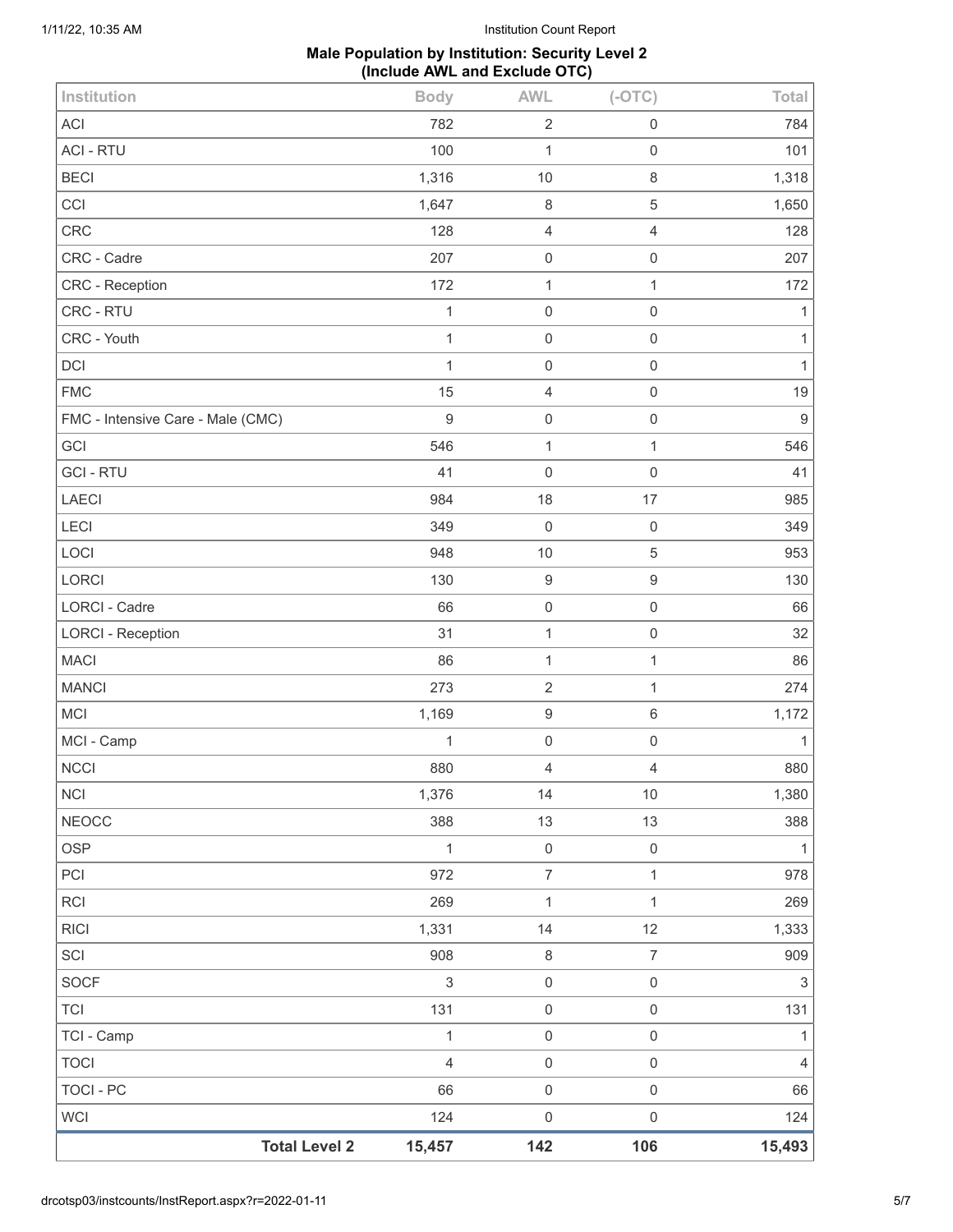## **Male Population by Institution: Security Level 1 (Include AWL and Exclude OTC)**

| Institution                       | <b>Body</b>  | <b>AWL</b>          | $(-OTC)$                  | Total  |
|-----------------------------------|--------------|---------------------|---------------------------|--------|
| ACI                               | 596          | 11                  | $\,6\,$                   | 601    |
| <b>ACI - RTU</b>                  | 24           | $\mathbf 0$         | $\mathsf 0$               | 24     |
| <b>BECI</b>                       | 699          | 11                  | $\overline{7}$            | 703    |
| <b>BECI - Camp</b>                | 467          | $\mathbf 0$         | $\mathbf 0$               | 467    |
| CCI                               | 577          | $\sqrt{3}$          | 3                         | 577    |
| CRC                               | 112          | $\sqrt{5}$          | 5                         | 112    |
| CRC - Cadre                       | 28           | $\mathsf 0$         | $\mathsf 0$               | 28     |
| CRC - Reception                   | 163          | $\mathbf{1}$        | 1                         | 163    |
| CRC - RTU                         | $\mathbf{1}$ | $\mathbf 0$         | $\mathsf 0$               | 1      |
| <b>FMC</b>                        | 128          | $\overline{4}$      | $\mathsf{O}\xspace$       | 132    |
| FMC - Intensive Care - Male (CMC) | 29           | $\mathsf{O}\xspace$ | $\mathsf 0$               | 29     |
| GCI                               | 500          | $\,6\,$             | $\overline{4}$            | 502    |
| GCI - Camp                        | 534          | $\mathbf{1}$        | $\mathbf{1}$              | 534    |
| <b>GCI - RTU</b>                  | 11           | $\mathsf{O}\xspace$ | $\mathbf 0$               | 11     |
| LAECI                             | 726          | 12                  | $\,8\,$                   | 730    |
| LOCI                              | 963          | $\boldsymbol{9}$    | 3                         | 969    |
| LORCI                             | 251          | 11                  | $10$                      | 252    |
| <b>LORCI - Cadre</b>              | 78           | $\mathbf 0$         | $\mathbf 0$               | 78     |
| <b>LORCI - Reception</b>          | 11           | $\mathsf 0$         | $\mathbf 0$               | 11     |
| MACI - Minimum                    | 1,248        | 15                  | 11                        | 1,252  |
| <b>MANCI</b>                      | 34           | $\sqrt{2}$          | $\sqrt{2}$                | 34     |
| MANCI - Camp                      | 289          | $\mathbf 0$         | $\mathbf 0$               | 289    |
| <b>MCI</b>                        | 530          | $\,$ 5 $\,$         | $\ensuremath{\mathsf{3}}$ | 532    |
| MCI - Camp                        | 313          | $\mathsf 0$         | $\mathbf 0$               | 313    |
| <b>NCCI</b>                       | 1,424        | $\,6\,$             | 5                         | 1,425  |
| <b>NCI</b>                        | 1,059        | $\overline{4}$      | $\ensuremath{\mathsf{3}}$ | 1,060  |
| <b>NEOCC</b>                      | $\mathbf{1}$ | $\mathsf 0$         | $\mathsf{O}\xspace$       | 1      |
| OSP                               | 23           | $\mathbf 1$         | $\mathbf{1}$              | 23     |
| PCI                               | 771          | 14                  | $\sqrt{4}$                | 781    |
| <b>RICI</b>                       | 1,122        | $\,6\,$             | 3                         | 1,125  |
| SCI                               | 543          | $\sqrt{4}$          | 1                         | 546    |
| SOCF                              | 1            | $\mathsf{O}\xspace$ | $\mathsf{O}\xspace$       | 1      |
| <b>TCI</b>                        | 25           | $\sqrt{2}$          | $\mathsf{O}\xspace$       | 27     |
| TCI - Camp                        | 359          | $\mathsf 0$         | $\mathsf{O}\xspace$       | 359    |
| WCI                               | 64           | $\mathsf 0$         | $\mathsf{O}\xspace$       | 64     |
| <b>Total Level 1</b>              | 13,704       | 133                 | 81                        | 13,756 |

# **High Offender ID's**